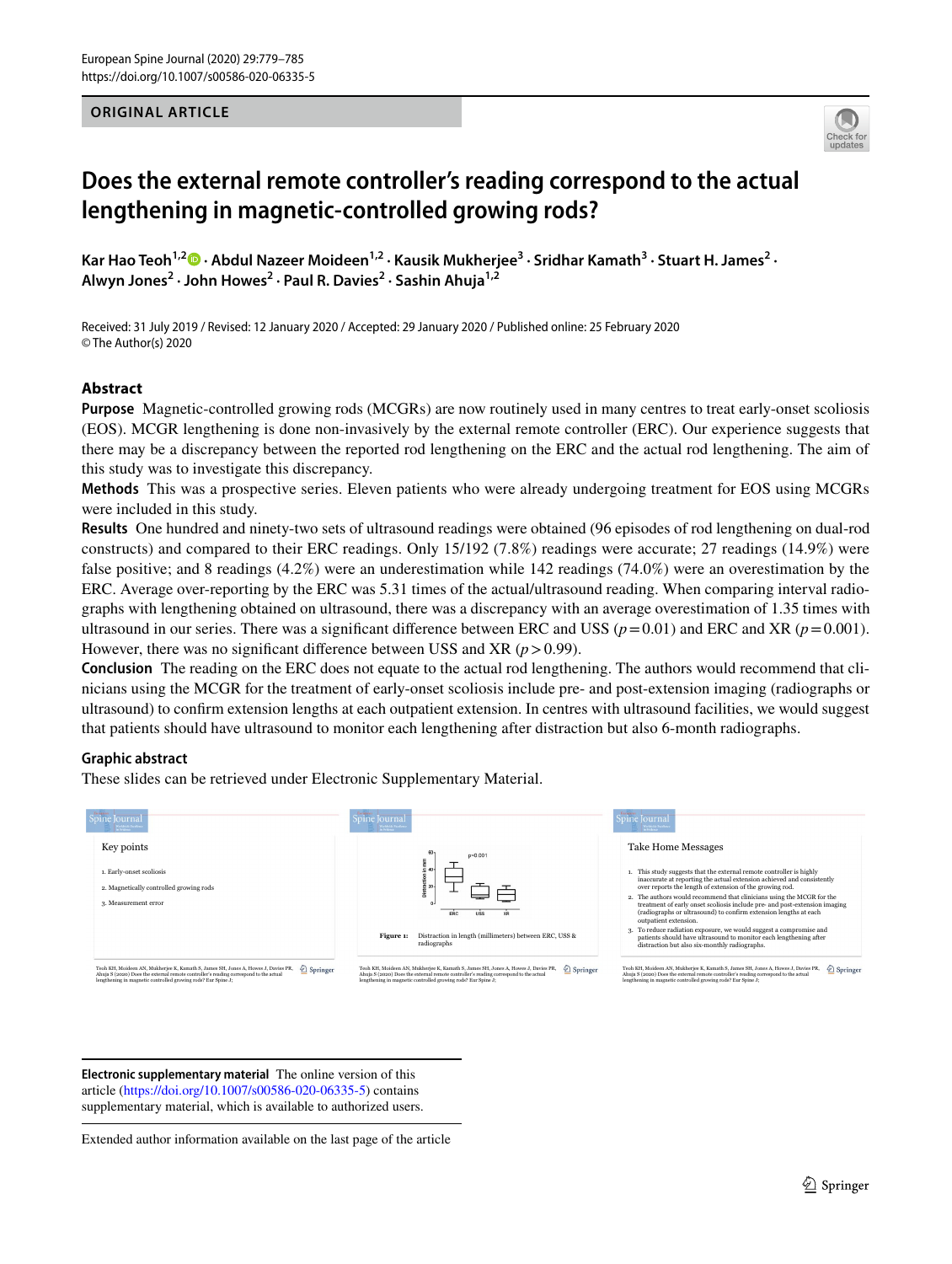**Keywords** Early-onset scoliosis · Magnetic-controlled growing rods · Ultrasound · Measurement error · External remote controller

## **Introduction**

Early-onset scoliosis (EOS) is an abnormal curvature of the spine diagnosed before the age of ten. The best treatment for EOS is unknown, with options ranging from bracing to surgery. Following failure of non-operative treatment, surgical treatment is usually the only option as these curves are generally progressive. Growth sparing spinal surgery is usually preferred as it allows correction of the curve while maintaining growth of the spinal column until the child is close to skeletal maturity when a fnal spinal fusion operation can be performed.

In June 2014, the National Institute for Health and Care Excellence (NICE) in the UK approved the use of magneticcontrolled growing rods (MCGRs) in EOS on the basis of efficacy and cost-effectiveness  $[1]$  $[1]$ . Prior to the introduction of magnetic-controlled growing rods (MCGRs), one of the main options for growth sparing spinal surgery was conventional growing rods. Conventional growing rods normally require 6-month operations to lengthen the rods under general anaesthesia throughout childhood and is associated with high complication rates, e.g. wound infections [[2,](#page-5-1) [3\]](#page-5-2).

However, in MCGR, non-invasive spinal lengthening is performed in the outpatient clinic without sedation or anaesthesia. The magnet within the actuator in MCGR is connected to a lead screw that can be rotated non-invasively by a magnetic feld with a handheld device known as external remote controller (ERC), which also contains a permanent magnet. The amount of lengthening achieved is displayed on the ERC device in millimetres. The amount of lengthening can also be assessed radiologically using serial radiographs, fuoroscopy or ultrasound.

Radiograph is the gold standard for assessing the amount of lengthening obtained following a non-invasive spinal lengthening. As there is a radiation risk associated with radiographs, they are not always used after each distraction in some centres. This is particularly so for centres who perform more frequent distractions. At the moment, the optimal frequency of distractions and the amount of lengthening done at each outpatient appointment remain uncertain and this practice is evolving in many centres. There is an increasing trend towards the use of ultrasound as a method of assessing the amount of lengthening because there is no risk of radiation exposure. Ultrasound has previously been validated by two studies as a reliable method of measuring distractions with gold standard radiographs as controls [[4,](#page-5-3) [5](#page-5-4)]. In our centre, distractions are carried out at 8–10 weekly intervals. Since 2014, we started using ultrasound in our centre in conjunction with our unit's radiologists. We also took yearly interval radiographs as a routine in our centre. The experience within our unit suggests that there may be a discrepancy between the reported rod lengthening on the ERC and the actual rod lengthening when using the MCGR system. The aim of this study was to determine whether a genuine discrepancy exists between the reported rod lengthening on the ERC and the actual rod lengthening on both ultrasound and interval radiographs.

## **Methods**

#### **Study design and patients**

This was a prospective series comparing rod length measurements using ultrasound and the reported lengthening obtained on the external remote controller (ERC). The study was conducted between February 2014 and April 2018. Over this time period, patients also had radiographs on a yearly basis to ensure that the construct was intact. Eleven patients who were already undergoing treatment for EOS using MCGRs were included in this study. The average age of the patients was 8.9 years (range: 4.5 years to 14 years). All eleven patients had dual-rod constructs. There were eight males and three females. Seven were primary procedures, while four were revisions from conventional growing rod system. Table [1](#page-2-0) shows the demographic of our study cohort.

#### **Surgical procedure and our follow‑up protocol**

The MCGR system used was the MAGEC, MAGnetic Expansion Control (Ellipse Technologies Inc, Irvine, California, USA). This comprises one or two sterile titanium implantable growth rods with a magnet in the actuator that drives the lengthening process magnetically. The diameter of the rods used depended on the child's body weight, and the choice of a single- or a dual-rod construct was down to surgeon's preference.

Under general anaesthesia, patients were positioned prone, with intravenous antibiotics given on induction. The revision procedures were performed through a standard open posterior midline approach with insertion of pedicle screws or lamina hooks proximally and distally to the curve. However, the primary procedures were performed with two separate incisions, one proximal and one distal to the curve for the anchors. The length of the MAGEC rod was cut to fit the patient and contoured. The MAGEC rod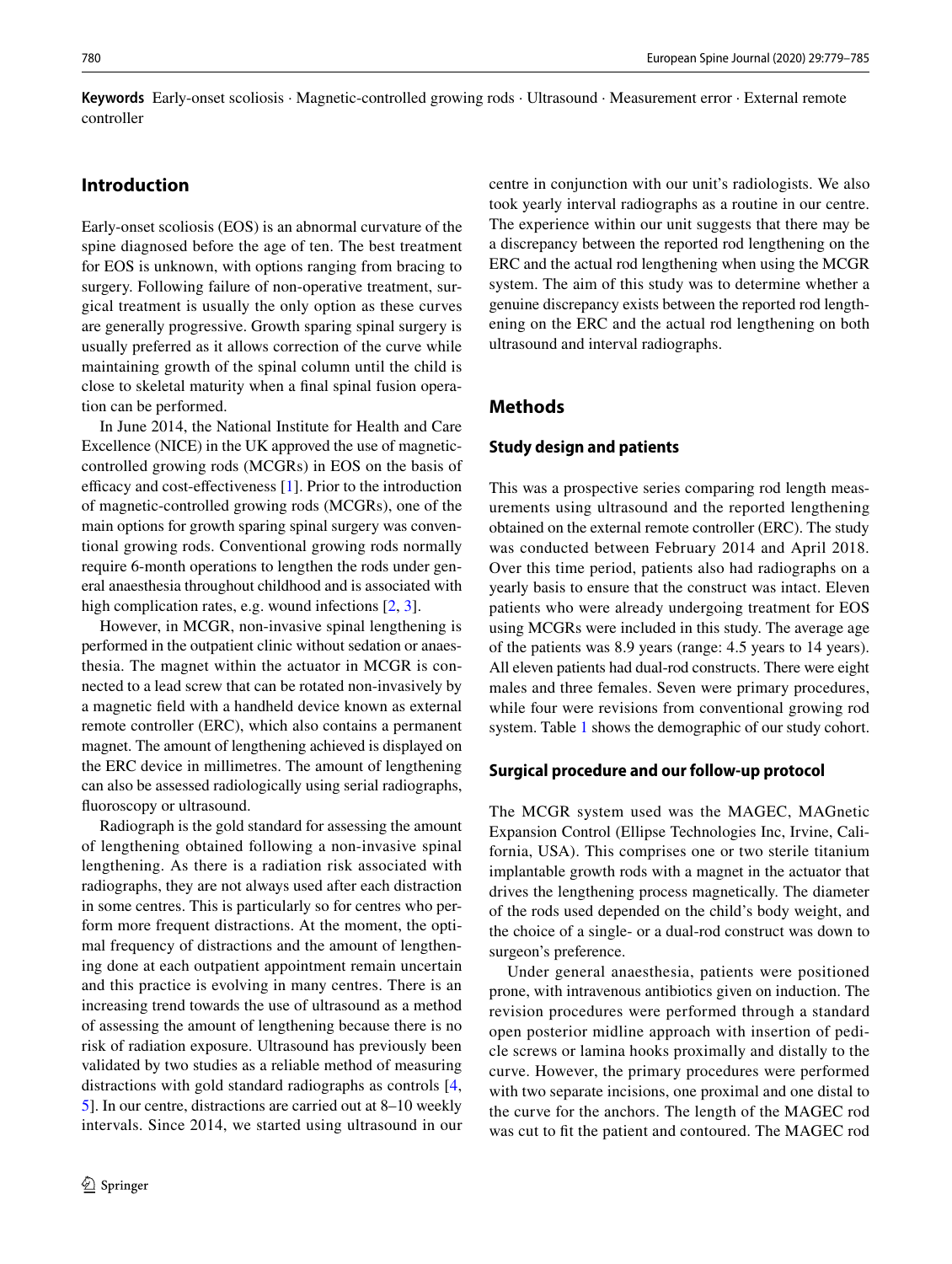was then connected to the proximal and distal anchorages. For the primary procedures, the rods were rail-road and inserted through the submuscular layer. The diameter of the MAGEC rods used in our series was all 5.5 mm.

After surgery, patients were followed up in clinic at 6 weeks initially. Non-invasive distraction of the MAGEC rods was started between 3 and 6 months from the initial implantation. In our centre, distractions are carried out at 8–10 weekly intervals. During each visit, patients were positioned prone. Using a handheld magnet wand, the magnet in the actuator was located, and this site was marked. A handheld magnetic ERC was placed over this marking to lengthen the rod, thus distracting the spine. The distraction/lengthening was measured as per the display on

the ERC and recorded in millimetres. This equates to the intended distraction (ID).

#### **Measurement of lengthening using ultrasound**

Ultrasound imaging was performed on the magnetic rods both pre- and post-lengthening by two consultant radiologists with patients in the prone position using a Toshiba Aplio 500 ultrasound machine utilizing an 12-10 MHz linear ultrasound transducer and standard coupling gel. Measurements were made from the point at which the extendible part of the rod enters the actuator housing to the frst tapering point of the rod as this was consistently identifable (Figs. [1](#page-2-1), [2\)](#page-2-2). Three separate ultrasound measurements were performed, and the fnal reading was logged as the average

| Patient        | Age at<br>operation<br>(years) | <b>Sex</b> | Curve | Primary or revision | Diagnosis     | Previous surgery       |
|----------------|--------------------------------|------------|-------|---------------------|---------------|------------------------|
|                | 5                              | F          | Right | Primary             | Idiopathic    |                        |
| $\overline{c}$ | 8                              | M          | Right | Primary             | Idiopathic    |                        |
| 3              | 4                              | М          | Right | Primary             | Idiopathic    |                        |
| 4              | 9                              | F          | Right | Revision            | Idiopathic    | Expedium to Magec 2015 |
| 5              | 5                              | M          | Left  | Primary             | Neuromuscular |                        |
| 6              | 11                             | M          | Left  | Revision            | Idiopathic    | Expedium to Magec 2014 |
| 7              | 9                              | М          | Right | Revision            | Idiopathic    | Expedium to Magec 2011 |
| 8              | 6                              | F          | Right | Primary             | Idiopathic    |                        |
| 9              | 6                              | М          | Right | Primary             | Idiopathic    |                        |
| 10             | 5                              | М          | Left  | Primary             | Congential    |                        |
| 11             | 10                             | М          | Left  | Revision            | Syndromic     | ISOLA to Magec 2011    |

**Fig. 1** Pre-extension ultrasound image measuring the distance between the actuator housing and the taper of rod, in this case measuring 34.2 mm

<span id="page-2-0"></span>**Table 1** Patient demographics

of our study cohort

<span id="page-2-1"></span>

**Fig. 2** Post-extension ultrasound image measuring 36.7 mm. Total extension achieved $=2.5$  mm

<span id="page-2-2"></span>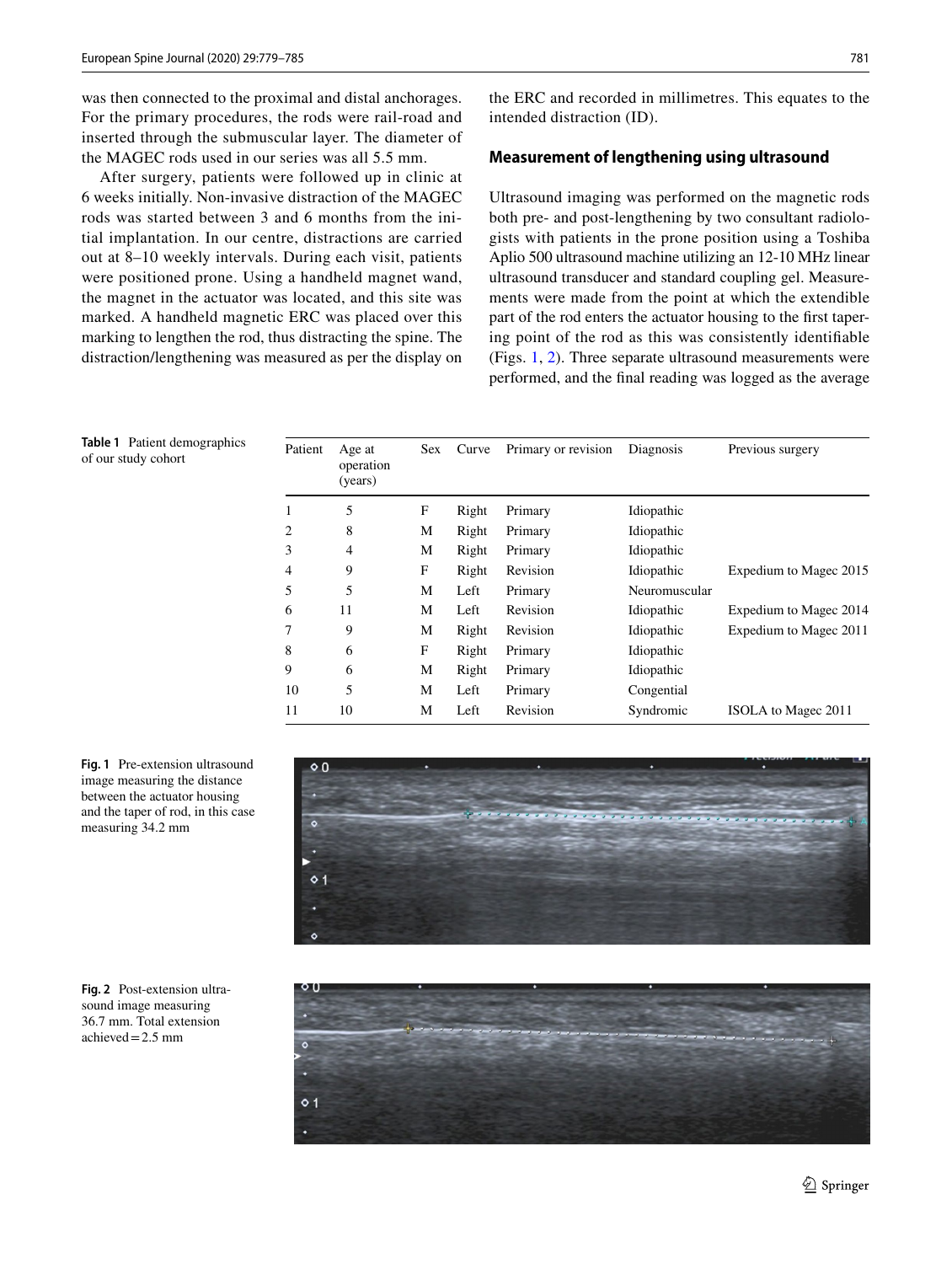of the three readings as per the best view on ultrasound to assess the distraction of the magnet. This was recorded in millimetres. As a practice, if ultrasound measurements did not show any lengthening, a radiograph was obtained to make sure the rod and the anchoring metalwork were intact.

#### **Measurement of lengthening using radiographs**

Whole spine posterioanterior (PA) radiographs were taken with the patient in the erect position. Images were uploaded to a picture archiving and communication system (PACS). Rod length measurements were performed by a single spinal surgeon using the inbuilt PACS measuring tool. Calibration of the images was performed by measuring the diameter of the actuator portion of the MAGEC rod and multiplying it by the actual diameter which is 9.02 mm as per the surgical technique from the manufacturer. The distraction length was measured by measuring the consistent radiographic feature in the rod which appears as a 'window' in the centre portion of the actuator. This is multiplied by the calibration to obtain the true distraction length.

#### **Data collection and statistical analysis**

The lengthening achieved on ultrasound scan was compared to the reading recorded on the ERC. The lengthening achieved on ultrasound scan was divided by the ERC reading and expressed as a percentage. A percentage of  $>105\%$ indicates an underestimation of the actual rod lengthening by the ERC, while a percentage of  $\lt 95\%$  indicates an overestimation by the ERC. Accounting for a 5% standard error, an accurate reading was taken as  $100 \pm 5\%$ . The lengthening obtained between the interval radiographs was measured and compared to the cumulative ERC readings and cumulative ultrasound readings over the same time period for each patient. If there was metalwork failure, we took the last available normal radiograph to ensure it was a fair comparison.

Data were analysed using SPSS Statistics software 20.0 (IBM, Armonk, NY, USA). Analysis of variance was used to compare between groups.

#### **Results**

In total, 96 non-invasive rod lengthenings were undertaken on 11 patients with dual-rod constructs over this time period. This provided 192 sets of readings.

### **ERC versus ultrasound**

Only 15/192 (7.8%) readings were accurate. Twenty-seven readings (14.0%) showed no lengthening on ultrasound but the ERC showed lengthening (false positive). In eight readings (4.2%), there was an underestimation of the actual rod lengthening by the ERC. In 142 readings (74.0%), there was an overestimation of the actual rod lengthening by the ERC, with a mean actual lengthening of 36% from the reported lengthening. Average over-reporting by ERC was 5.31 times of the actual/ultrasound reading (range 1–40). There was signifcant statistical diference between ERC versus USS  $(p=0.01)$ . There was no significant statistical difference between distraction obtained between left and right rods  $(p=0.67,$  Wilcoxon signed-rank test). There were also no statistical diferences found between primary and revision cases, age of onset, BMI, side of curve, idiopathic versus non-idiopathic and pre-surgical magnitude  $(p > 0.05)$ .

#### **ERC Versus Ultrasound Versus Radiographs**

The cumulative ERC, ultrasound and radiographic lengthening were calculated over the time period of the interval radiographs. Three patients were excluded here as they did not have a full year of data. In our study, the ERC consistently overestimates the lengthening on both USS and radiographs (Fig. [3](#page-3-0)). Using radiographs as the gold standard, there is still a discrepancy with ultrasound with an average overestimation of 1.35 times (range:  $0.92 - 3.1$ ) in our series. There were signifcant diferences between the readings for ERC, ultrasound and radiographs at the yearly interval  $(p < 0.001)$ .

## **Discussion**

Our study indicates that only 8% of the ERC readings were accurate, while 74% of the ERC reading overestimated the actual rod lengthening. Previous studies have focused on assessing the reliability of using ultrasound rather than radiographs for assessing distraction in MCGR [[4,](#page-5-3) [5](#page-5-4)]. A recent study has shown somewhat similar fndings to ours [\[6](#page-5-5)]. They concluded that ultrasound can provide confrmatory information of non-invasive lengthening of MCGR but they tend to



<span id="page-3-0"></span>**Fig. 3** Distraction in length (millimetres) between ERC, USS and radiographs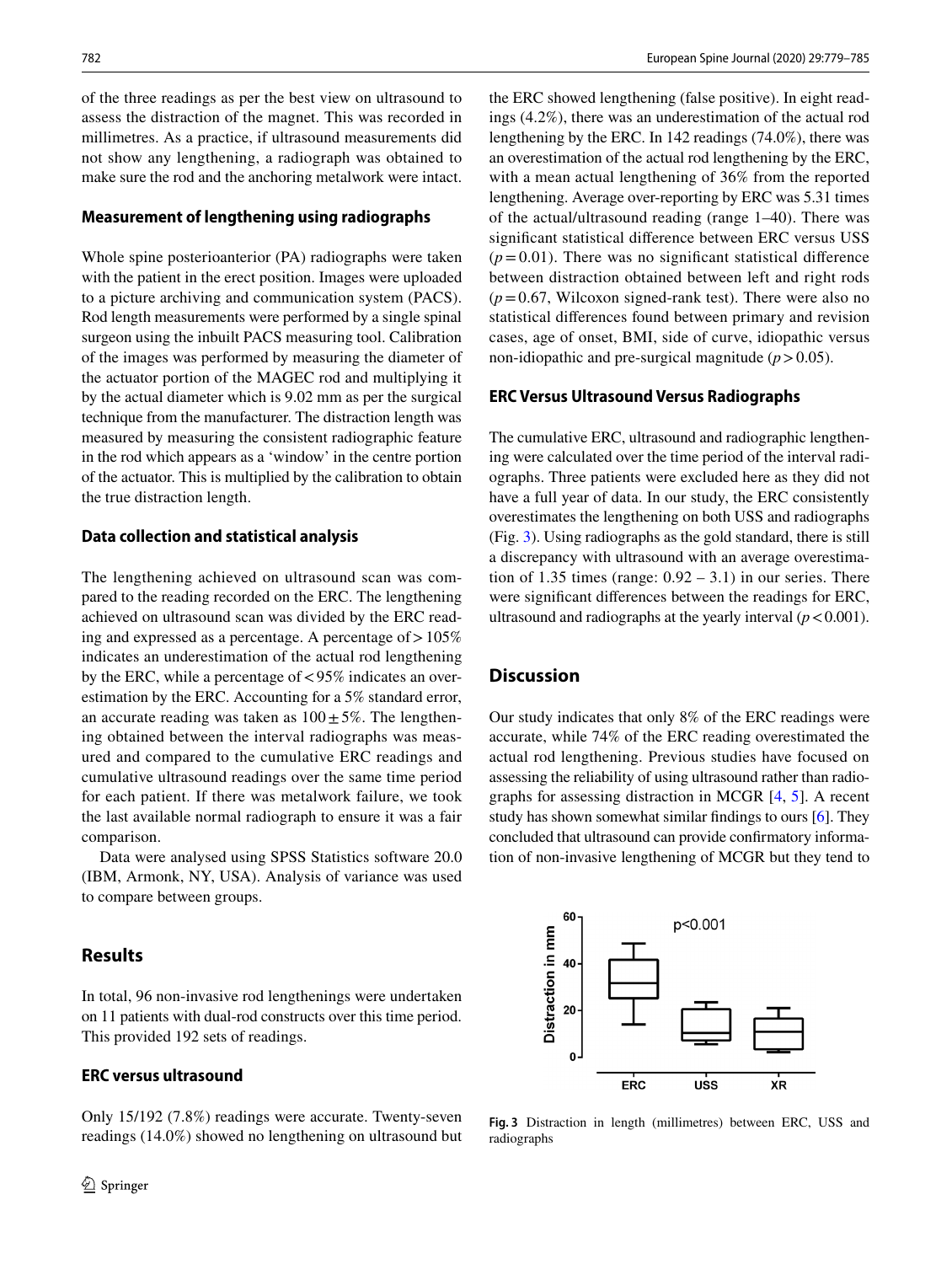underestimate the achieved length as measured by radiographs only in primary cases. In their study, they found that revision cases demonstrate better concordance between ultrasound and radiographs. This was not observed in our study and could be due to a higher number of revision cases in their study. In our series, we found that ultrasound tends to overestimate the achieved length as measured by radiographs. The reason for this could be due to the diference in frequency of the radiograph taken in our series (3 months vs. yearly). As our unit adopted an ultrasound approach to confrming distraction based on other validation studies [\[4](#page-5-3), [5](#page-5-4)], therefore we did not take radiographs every distraction like their study.

A prospective case series of magnetic-controlled growing rods in 2012 by Cheung et al. [\[7\]](#page-5-6) reported an actual lengthening of the growing rods of 78.9% of the predicted lengthening (or 1.28 times more of the actual lengthening) when comparing pre- and post-lengthening on plain radiograph. The case series, which consisted of only two patients with three rods but with a total of 45 extensions, reported a good relationship between the predicted and actual distraction lengths and no difficulty with monthly distractions. In contrast, our study demonstrates 27 occasions (14%) when no distraction was achieved despite the ERC reporting a positive lengthening. The discrepancy between our results and the results of Cheung et al. is likely to be due to a diference in the number of patients and growing rods in the two studies. A large retrospective, consecutive, multicentre case series of 30 MCGR patients with a mean follow-up of 18 months reported that there was a 45.5% discrepancy between their intended total distraction and their total measured distraction on radiographs [\[8](#page-5-7)].

A recent study reported similar fndings when they compared the ERC readings with fuoroscopy. In their study of 21 patients, true distraction (TD) was determined by measuring the expansion gap on dedicated fuoroscopic images of the actuator and this was compared to the intended distraction (ID) reported on the ERC. The true-to-intended distraction ratio was calculated as 0.33, and the diference between the ID and true TD varied from 2 to 44 mm [\[9](#page-5-8)]. In the follow-up study, Ahmad et al. have also shown a diference between true distraction (T) and intended distraction (I) in their series of 35 patients followed over 57 months treated with MCGRs. Patients were distracted at 3-month intervals and had fuoroscopic images taken immediately after the distraction. There was also a signifcant decrease in T/I ratio which was a gradual linear decline over time [\[10\]](#page-5-9).

The traditional method of measuring the lengthening of MCGRs is using plain radiographs [[6\]](#page-5-5). The use of ultrasound imaging is associated with no exposure to ionizing radiation for patients with MCGR. A previous study demonstrated that for every set of pre-lengthening and post-lengthening radiographs, MCGR patients are exposed to a mean efective radiation dose of 0.26 mSv and an additional mean attributable lifetime cancer risk of approximately 1 in 39,686 [\[5](#page-5-4)].

Radiation exposure in children is associated with radiationinduced cancer and as few as 25 whole spine radiographs have been reported to increase the risk of breast cancer by 70% in females [[11\]](#page-5-10). Two previous studies have shown that distraction of the MCGR noted on radiographs can be reproduced on ultrasound with high inter-rater reliability and intra-rater reliability. Yoon et al. [\[5](#page-5-4)] reported an intra-rater reliability of 0.983 (95% confdence interval 0.956,1.000) and an interrater reliability of 0.987 (95% confdence interval 0.966, 1.000) between ultrasound and radiograph for rod length. Stokes et al. [[4\]](#page-5-3) reported that when a rod showed distraction on X-rays of 2 mm, the mean measurement on ultrasound was 1.7 mm (SD: 0.24 mm) while in scenarios where no distraction of the rod was noted on plain radiographs, the ultrasound measurements showed no signifcant diference. A paper by Cheung et al. [\[12\]](#page-5-11) which looked at the learning curve in monitoring MCGR distractions with ultrasound found that correlation between radiograph and ultrasound measurements is reasonable to begin with but improves with time. In our series, all our measurements were made by two consultant musculoskeletal radiologists who are highly experienced, and we do not feel this would have played a factor in our results.

Schiedel et al. [[13](#page-5-12)] reported similar problems with magnetic-controlled growing rods used as an intramedullary device in children for limb lengthening. In addition to reporting that 2/26 nails failed to extend with the use of an ERC, they also report a discrepancy between planned extension lengths and achieved length. The largest diference being 8 mm of achieved lengthening compared with 23 mm of planned extension, and they found ERC usage was problematic mostly in patients with femoral lengthening.

Although we adopted ultrasound to measure lengthening like many centres, we also continued with radiographs but done at yearly intervals. The reason for this is twofold: to ensure that metalwork is intact and to measure interval lengthening. One weakness of this study was we might not have detected an issue with lengthening at a particular distraction as we only did the radiographs yearly. However, if no lengthening is obtained on ultrasound, it was our department protocol to radiograph the child to ensure the metalwork is intact.

The National Institute for Health and Clinical Excellence (NICE) is a non-departmental public body of the Department of Health in the UK which makes evidence-based recommendations developed by independent committees, including professionals and lay members and consulted on by stakeholders. These appraisals are based primarily on evaluations of efficacy and cost-effectiveness. Section 3.27 of the NICE guidance for the use of MAGEC™ growing rods states that 'the committee considered the potential impact of additional imaging associated with more frequent distractions. The committee was advised that X-rays were not always used after each distraction and that ultrasound may be an option for more frequent distractions' [\[1](#page-5-0)].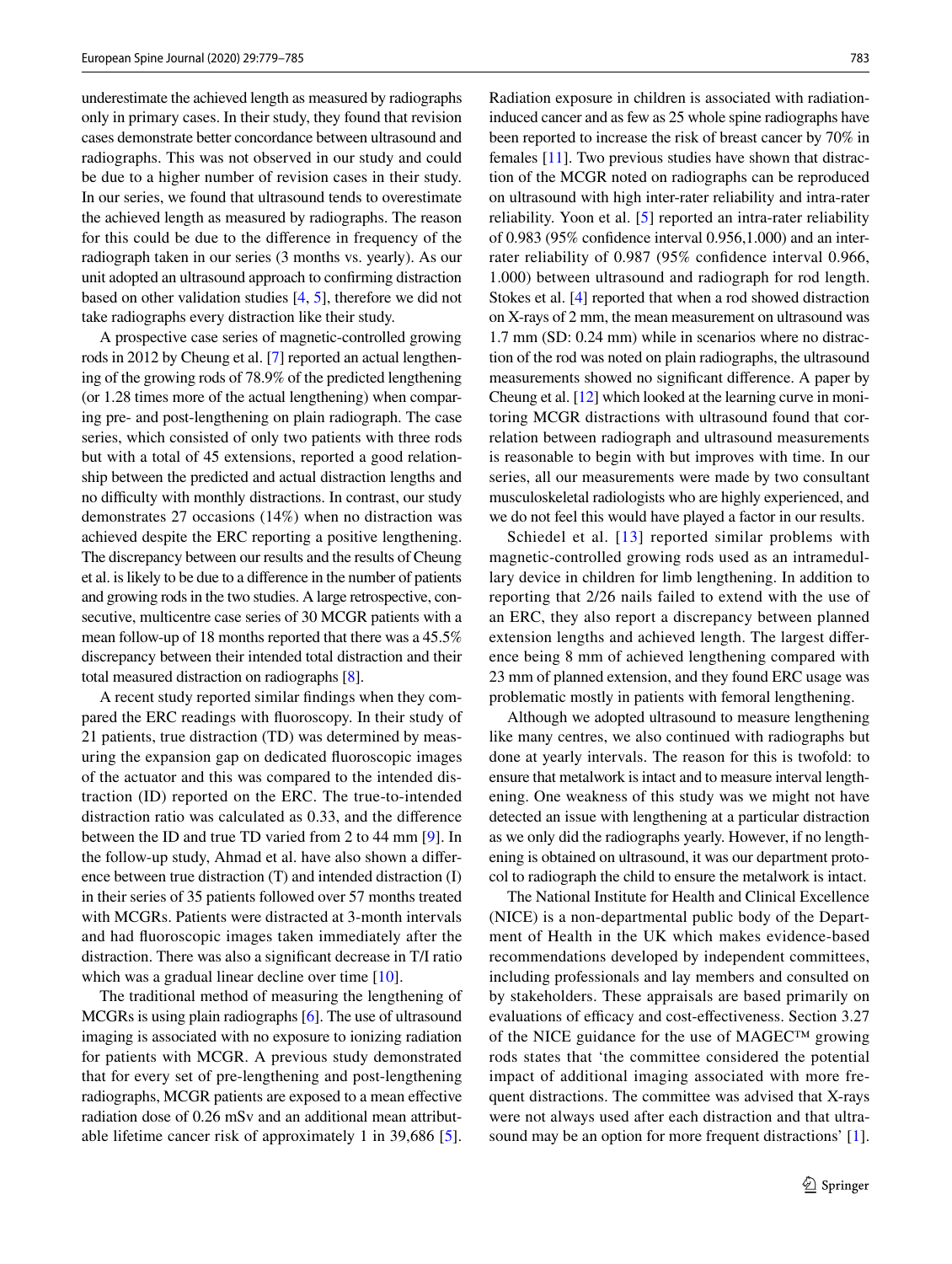Although there is now enough evidence in the literature to use ultrasound as the imaging of choice, we would like to draw caution to this. The ERC is wholly inaccurate, and the readings should be disregarded as reported in many studies. Our results suggest that radiographs still remain the gold standard. We would suggest that patients should have ultrasound to monitor each lengthening after distraction but also 6-month radiographs. This would be no diferent in patients who have been treated conservatively in brace or being extended 6 months for conventional growing rods.

## **Conclusion**

This study suggests that the external remote controller is highly inaccurate at reporting the actual extension achieved. The ERC consistently over-reports the length of extension of the growing rod. The authors would therefore recommend that clinicians using the MCGR for the treatment of early-onset scoliosis include pre- and post-extension imaging (radiographs or ultrasound) to confrm extension lengths at each outpatient extension. To reduce radiation exposure, we would suggest a compromise and patients should have ultrasound to monitor each lengthening after distraction but also 6-month radiographs.

#### **Compliance with ethical standards**

**Conflict of interest** There is no confict of interest with related to this work.

**Disclosures** KHT, ANM, KM, SK: Nothing to disclose. SHJ: Other: K2M (Educational contract), NuVasive (Educational contract), outside the submitted work. AJ: Other: NuVasive (Teaching contract), outside the submitted work. JH: Other: Alphatec (Educational contract), outside the submitted work. PRD: Other: K2M (Educational meetings), Globus (Educational meetings), outside the submitted work. SA: Other: Depuy Synthes UK Ltd (Fund a fellowship for the unit), NuVasive UK Ltd (Fund a fellowship for the unit); Personal Fees: Globus Medical (Consulting fee for conven- ing a course in 2013 and 2015), Medtronic (Consulting fee in 2015), outside the submitted work.

**Open Access** This article is licensed under a Creative Commons Attribution 4.0 International License, which permits use, sharing, adaptation, distribution and reproduction in any medium or format, as long as you give appropriate credit to the original author(s) and the source, provide a link to the Creative Commons licence, and indicate if changes were made. The images or other third party material in this article are included in the article's Creative Commons licence, unless indicated otherwise in a credit line to the material. If material is not included in the article's Creative Commons licence and your intended use is not permitted by statutory regulation or exceeds the permitted use, you will need to obtain permission directly from the copyright holder. To view a copy of this licence, visit<http://creativecommons.org/licenses/by/4.0/>.

## **References**

- <span id="page-5-0"></span>1. National Institute for Health and Care Excellence (June 2014) The MAGEC System for spinal lengthening in children with scoliosis. Medical Technological Guidance MTG18. NICE, London
- <span id="page-5-1"></span>2. Teoh KH, Winson DM, James SH, Jones A, Howes J, Davies PR, Ahuja S (2016) Do magnetic growing rods have lower complication rates compared with conventional growing rods? Spine J 16(4):S40–S44
- <span id="page-5-2"></span>3. Bess S, Akbarnia BA, Thompson GH et al (2010) Complications of growing-rod treatmentfor early-onset scoliosis: analysis of one hundred and forty patients. J Bone Joint Surg Am 92-A:2533–2543
- <span id="page-5-3"></span>4. Stokes OM, O'Donovan EJ, Samartzis D, Luk KDK, Cheung KM-C (2014) Reducing radiation exposure in early-onset scoliosis surgery patients: novel use of ultrasonography to measure lengthening in magnetically-controlled growing rods. Spine J 14:2397–2404
- <span id="page-5-4"></span>5. Yoon WW, Chang AC, Tyler P, Butt S, Raniga S, Noordeen H (2015) The use of ultrasound in comparison to radiography in magnetically controlled growth rod lengthening measurement: a prospective study. Eur Spine J 24(7):1422–1426
- <span id="page-5-5"></span>6. Cobanoglu M, Shah SA, Gabos P et al (2019) Comparison of intended lengthening of magnetically controlled growing rods: ultrasound versus X-ray. J Pediatr Orthop 39(2):e141–e146
- <span id="page-5-6"></span>7. Cheung KM-C, Cheung JP-Y, Samartzis D, Mak K-C, Wong Y-W, Cheung W-Y, Akbarnia BA, Luk KD-K (2012) Magnetically controlled growing rods for severe spinal curvature in young children: a prospective case series. Lancet 379:1967–1974
- <span id="page-5-7"></span>8. Lebon J, Batailler C, Wargny M et al (2017) Magnetically controlled growing rod in early onset scoliosis: a 30-case multicenter study. Eur Spine J 26:1567–1576
- <span id="page-5-8"></span>9. Rolton D, Thakar C, Wilson-MacDonald J, Nnadi C (2016) Radiological and clinical assessment of the distraction achieved with remotely expandable growing rods in early onset scoliosis. Eur Spine J 25(10):3371–3376
- <span id="page-5-9"></span>10. Ahmad A, Subramanian T, Panteliadis P, Wilson-Macdonald J, Rothenfuh DA, Nnadi C (2017) Quantifying the 'law of diminishing returns' in magnetically controlled growing rods. Bone Joint J 99-B:1658–1664
- <span id="page-5-10"></span>11. Doody MM, Lonstein JE, Stovall M et al (2000) Breast cancer mortality after diagnostic radiography: fndings from the U.S. Scoliosis Cohort Study. Spine 25:2052–2063
- <span id="page-5-11"></span>12. Cheung JP, Yiu KK, Bow C, Cheung PW, Samartzis D, Cheung KM (2017) Learning curve in monitoring magnetically controlled growing rod distractions with ultrasound. Spine (Phila Pa 1976) 42(17):1289–1294
- <span id="page-5-12"></span>13. Schiedel FM, Voqt B, Tretow HL, Schuhknecht B, Gosheger G, Horter MJ, Rodl R (2014) How precise if the PRECICE compared to the ISKD in intramedullary limb lengthening? Reliabilty and safety in 26 procedures. ActaOrhop 85(3):293–298

**Publisher's Note** Springer Nature remains neutral with regard to jurisdictional claims in published maps and institutional afliations.